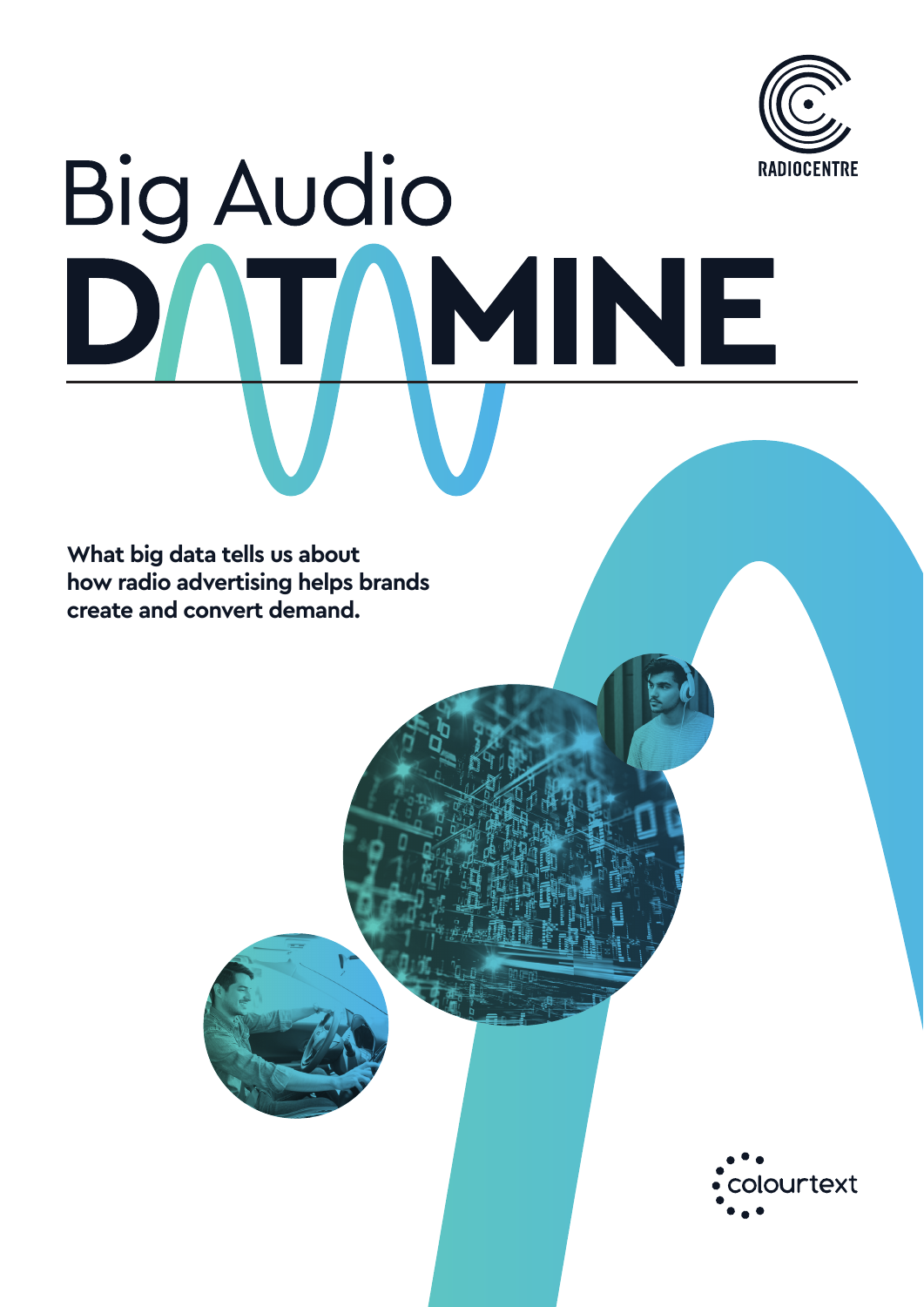### **Introduction**

**This study examines what can be learned about radio effectiveness using a meta-analysis of data taken from the results of over a thousand radio effectiveness studies carried out on behalf of individual advertisers.** 

The analysis offers a particular focus on how effectively the medium can help create new demand and/or convert existing demand for a brand.

Conducted by independent data analysis agency Colourtext, the study also explores how these effects can be maximised through creative development and media planning strategies.

### **Contents**

| <b>Key take-outs</b>                      |  |
|-------------------------------------------|--|
| <b>Putting the learning into practice</b> |  |
| <b>Background and objectives</b>          |  |
| How the study was done                    |  |
| <b>Findings in detail</b>                 |  |
| <b>Appendix</b>                           |  |
|                                           |  |

8

17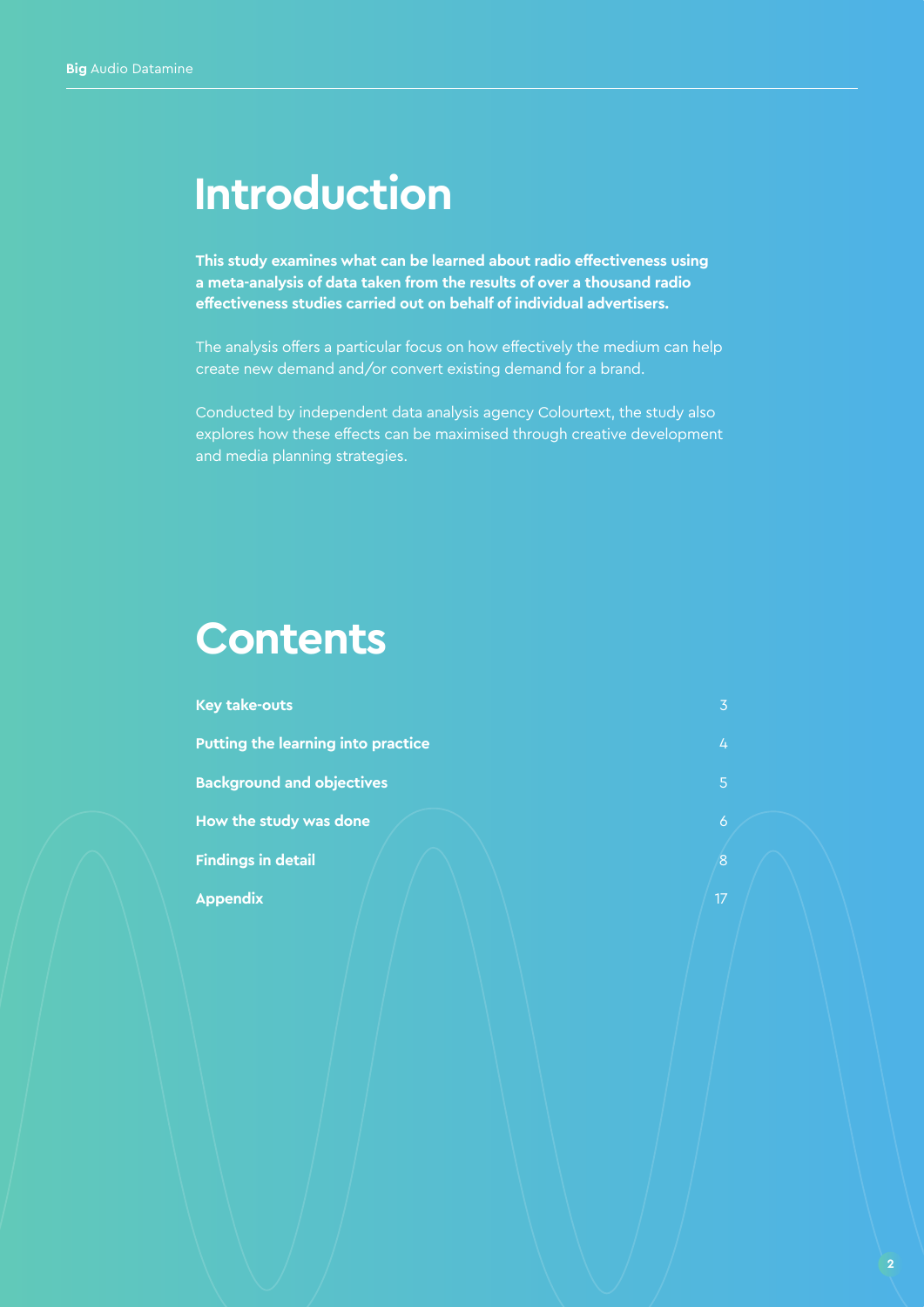# **Key take-outs**

#### **Radio consistently delivers significant uplifts for advertisers across a wide range of long- and short-term effectiveness outcomes.**

- **1. Radio helps CREATE FUTURE DEMAND***,* increasing awareness by an average of around **50%**, and building positive brand sentiment by an average of up to **32%** (depending on the specific measure).
- **2. Radio helps CONVERT EXISTING DEMAND,** increasing purchase consideration by **18%** and stimulating online search among **21%** of those who recall hearing the radio ad.

#### **3. Radio helps INCREASE EFFICIENCY of media plans**

 The additional impact that radio delivers for advertisers far exceeds its average share of total media spend, enhancing efficiency of media plans, reinforcing its claim to the title of *The Multiplier Medium*.

**4. The best-performing campaigns place an emphasis on CREATIVE CONSISTENCY** Campaigns that feature distinctive audio elements strongly associated with the brand – such as music, voices, straplines, brand characters, or a sonic brand device – and use them consistently within different radio executions and across media (where relevant) achieve greater effects.

#### **5. Campaigns that focus on building higher WEEKLY REACH deliver stronger effects**

 The most influential planning variable is weekly reach. The average uplift rate in effectiveness outcomes is significantly greater for higher-reach campaigns than for lower-reach campaigns.

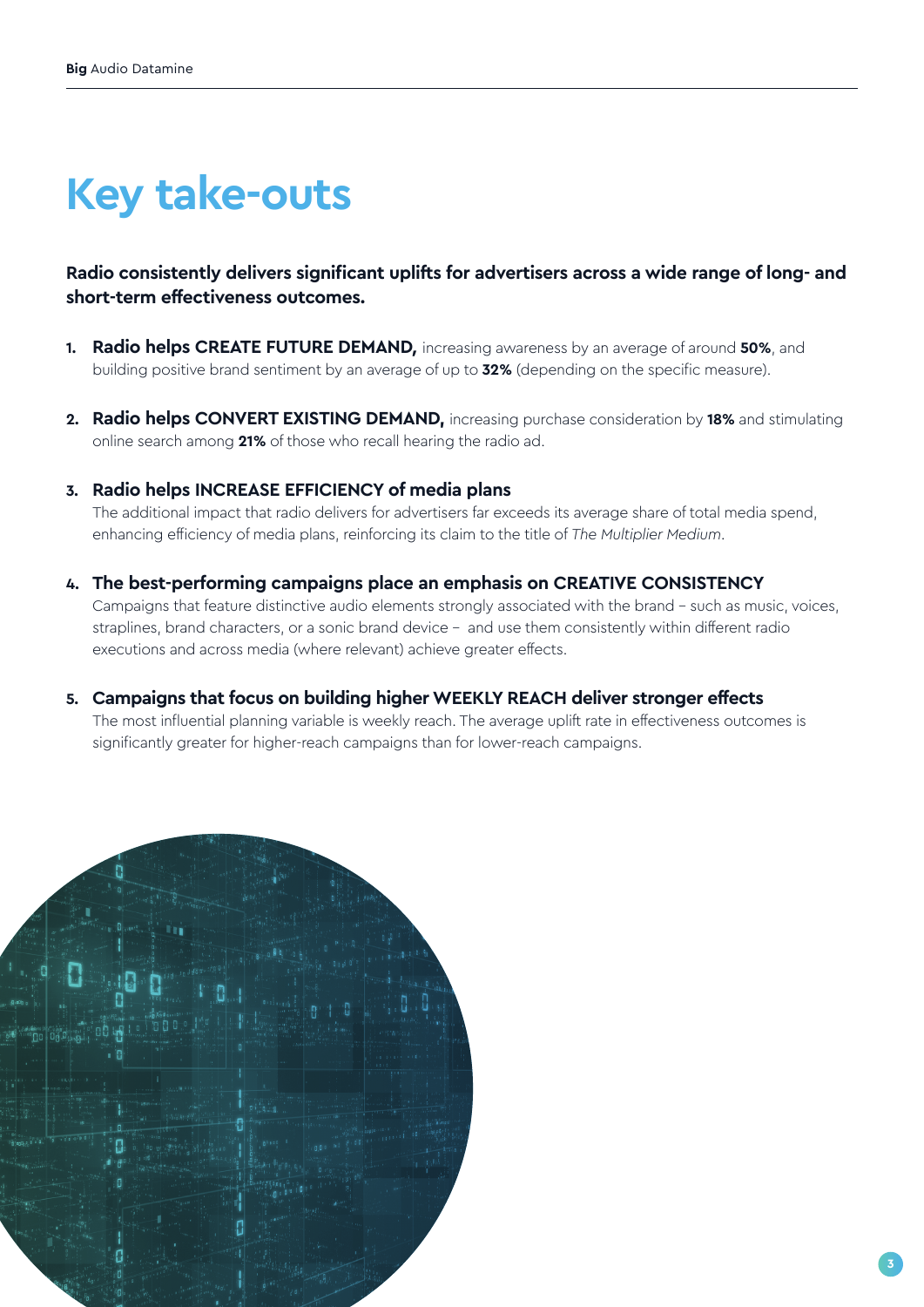# **Putting the learning into practice**

The best practice learning derived from the data provides advertisers with clear guidance on how to optimise radio effectiveness through creative development and media planning.

#### **1. Use radio to improve overall media campaign efficiency to both create future demand** *and* **convert existing demand for brands**

Our analysis demonstrates how radio delivers significant uplifts in a wide-range of long- and shortterm effectiveness measures far more efficiently than other media combined. This suggests that re-allocating budget from other media into radio will help improve overall effectiveness for media campaigns with *creating future demand* (brand-building) and/or *converting existing demand* (activation) objectives.

#### **2. Maximise radio weekly reach when planning radio (audio) campaigns**

Reach was found to be the most influential variable from a media planning perspective, far outweighing any influence of weekly frequency. This suggests that advertisers should focus radio campaign planning around maximising weekly reach over optimising weekly frequency. Routes to achieving this could include advertising across a wider range of days/dayparts and extending the campaign to include more stations across a longer timeframe. In many instances, advertisers could also consider adding digital audio on top of a maxed-out radio schedule to capture incremental listening occasions and extend overall campaign reach/ effectiveness even further.

#### **3. Use distinctive audio brand assets consistently and across media**

In this study, the brands that performed strongest all benefited from creative campaigns featuring consistent and distinctive audio brand assets. In a Marketing Week article, Mark Ritson advised brands to think about "logo +3" (colour, character, *and* audio) when considering distinctive brand assets. Developing/using distinctive and consistent audio brand assets can help advertisers create a clear advantage over competitors. In their research study *The Power of You* IPSOS revealed that audio branding is 3x as effective as visual branding on average, but it is currently used by only 8% of advertisers.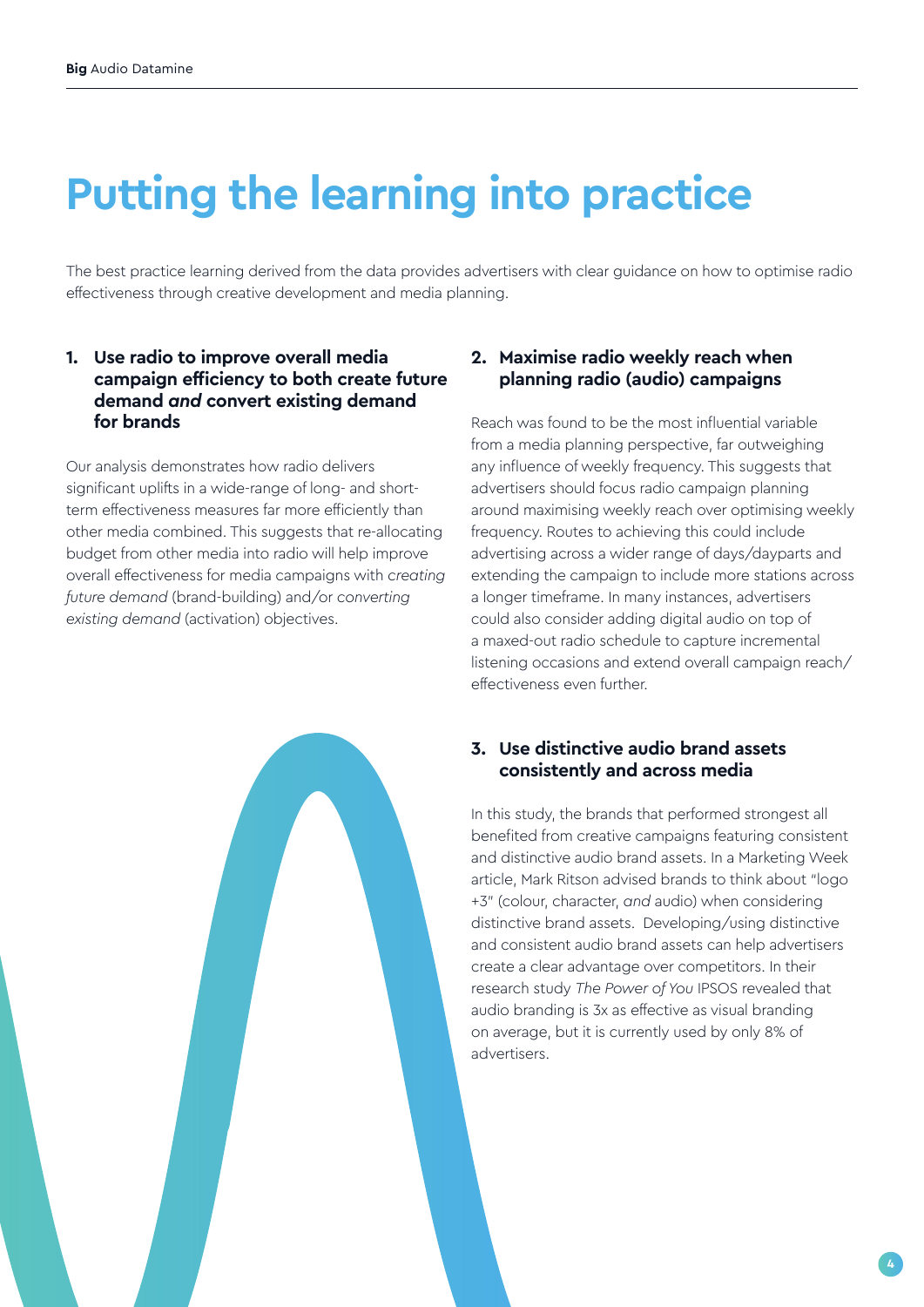# **Background & Objectives**

#### **Building the Radiogauge database**

Big Audio Datamine is a big data analysis which builds on results from the long-running and ongoing Radiocentre campaign effectiveness research project, Radiogauge.

Since Radiogauge launched in 2008, over 1,000 campaigns have been measured by research agency DRG using the standardised Radiogauge approach, for some of the UK's – and the world's – biggest advertisers. These individual advertiser-level Radiogauge results have played an extremely valuable role in demonstrating the effectiveness of the medium and growing confidence in radio advertising.

*[See Appendix 1 for more information about Radiogauge, what it measures, and the method used]* In addition to building advertiser confidence in the medium, over the years Radiogauge has also been quietly building something else. All of the information collected from the fieldwork for each individual campaign has, since launch, been collated and stored in the Radiogauge database, which also records basic media campaign planning information, together with the main creative attributes of every radio commercial measured, based on a standardised set of twenty-two coding rules developed by the Radiogauge team at launch.

Over the years, this has developed into a deep data resource combining radio campaign planning factors, creative attributes, creative impact, and effectiveness outcomes.

#### **Objectives for this study**

Having reached the landmark of measuring over 1,000 campaigns, the time felt right to conduct an in-depth metaanalysis of this rich, bottom-up data, with two specific objectives:

#### **Effectiveness benchmarks**

**1**

Provide an overview of the headline effectiveness outcomes achieved by campaigns that have been measured on Radiogauge over the last 14 years.



#### **Best practice**

Develop understanding of which creative and media campaign planning factors are most influential in optimising results.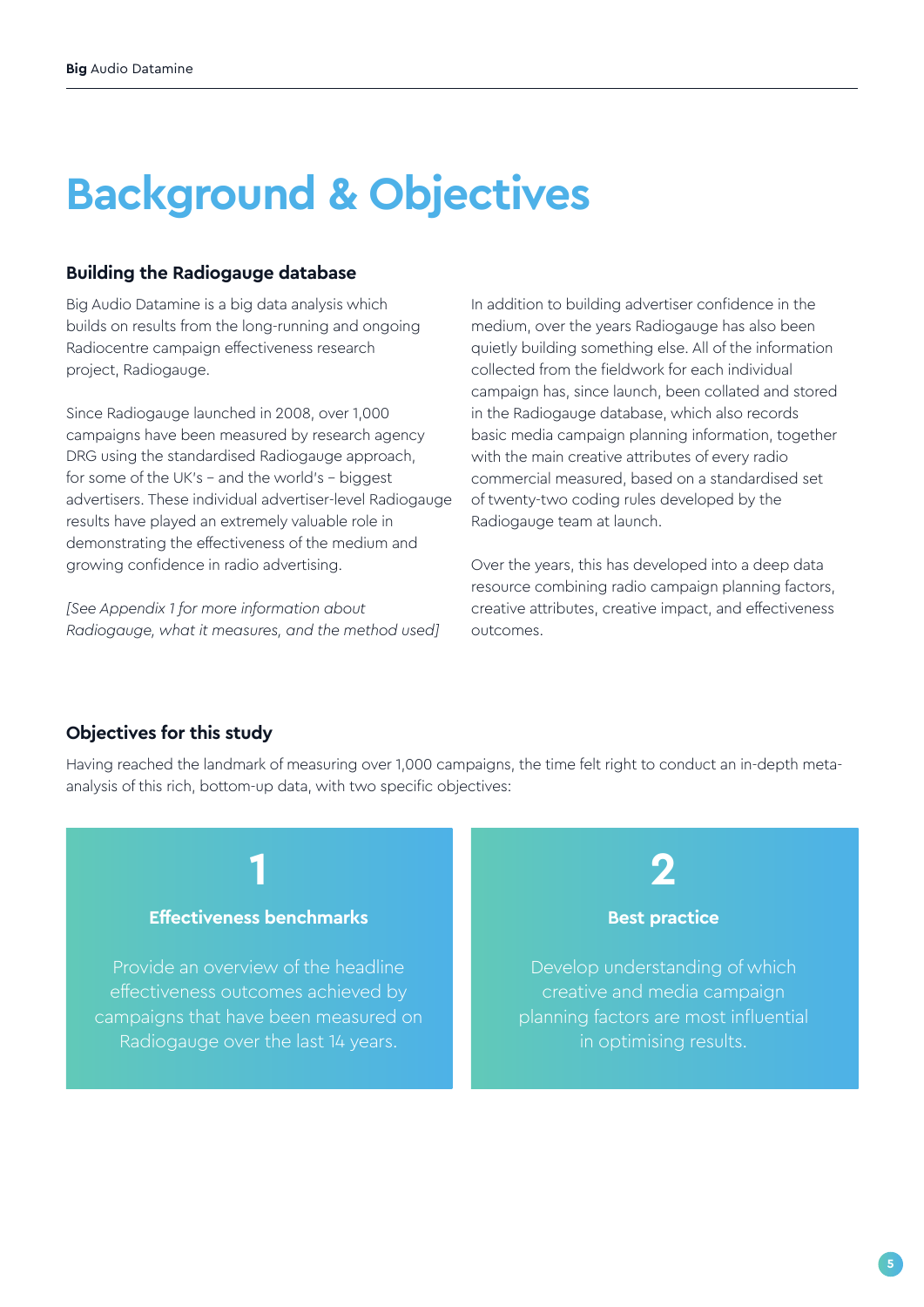### **How the study was done**

With a focus on discerning valuable insights for advertisers from big radio data; audience research and data analysis company Colourtext was appointed to run this project, bringing over 20 years' experience delivering listener and advertising insight across the radio and on-demand audio markets for companies such as the BBC, Spotify, Sony Music, Warner Music, and Disney.

#### **Method**

The analysis process adopted by Colourtext involved three main elements:

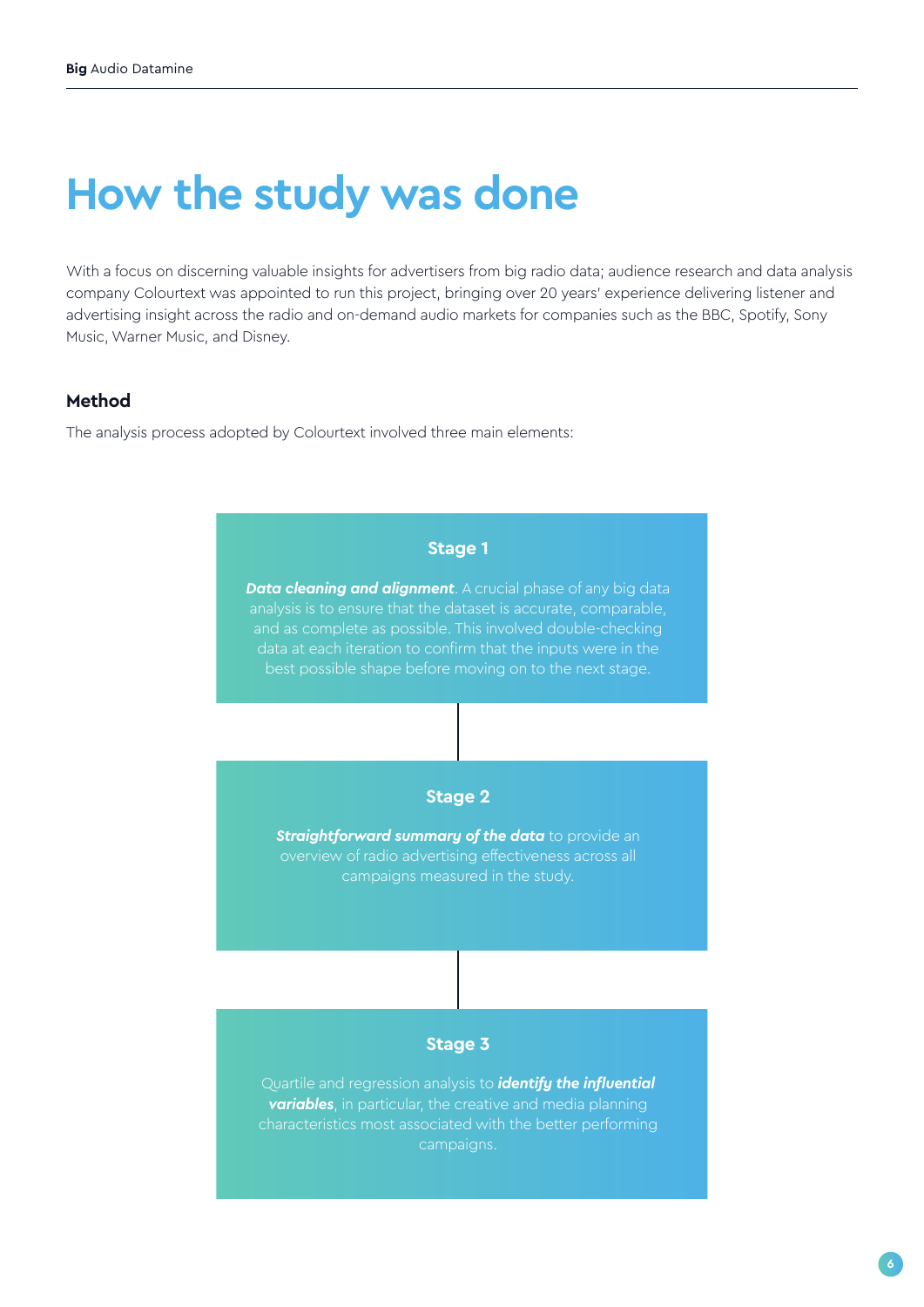#### **The Big Audio Dataset**

The final *Big Audio Dataset* that emerged from the data cleaning and alignment process to inform this *Big Audio Datamine* consisted of a total of 1,002 discrete campaigns for 463 individual brands across 14 sectors, involving over 100 media and creative agencies. The dataset features information relating to seven radio campaign planning factors, with each ad coded on the basis of 22 creative attributes. All of this data is then linked to five different effectiveness outcomes, from ad awareness through brand sentiment and finally response. In combination, all of these elements provided us with a total of 800,598 data points for analysis.



**To the best of our knowledge, this is the biggest and most comprehensive radio advertising effectiveness dataset in the world.**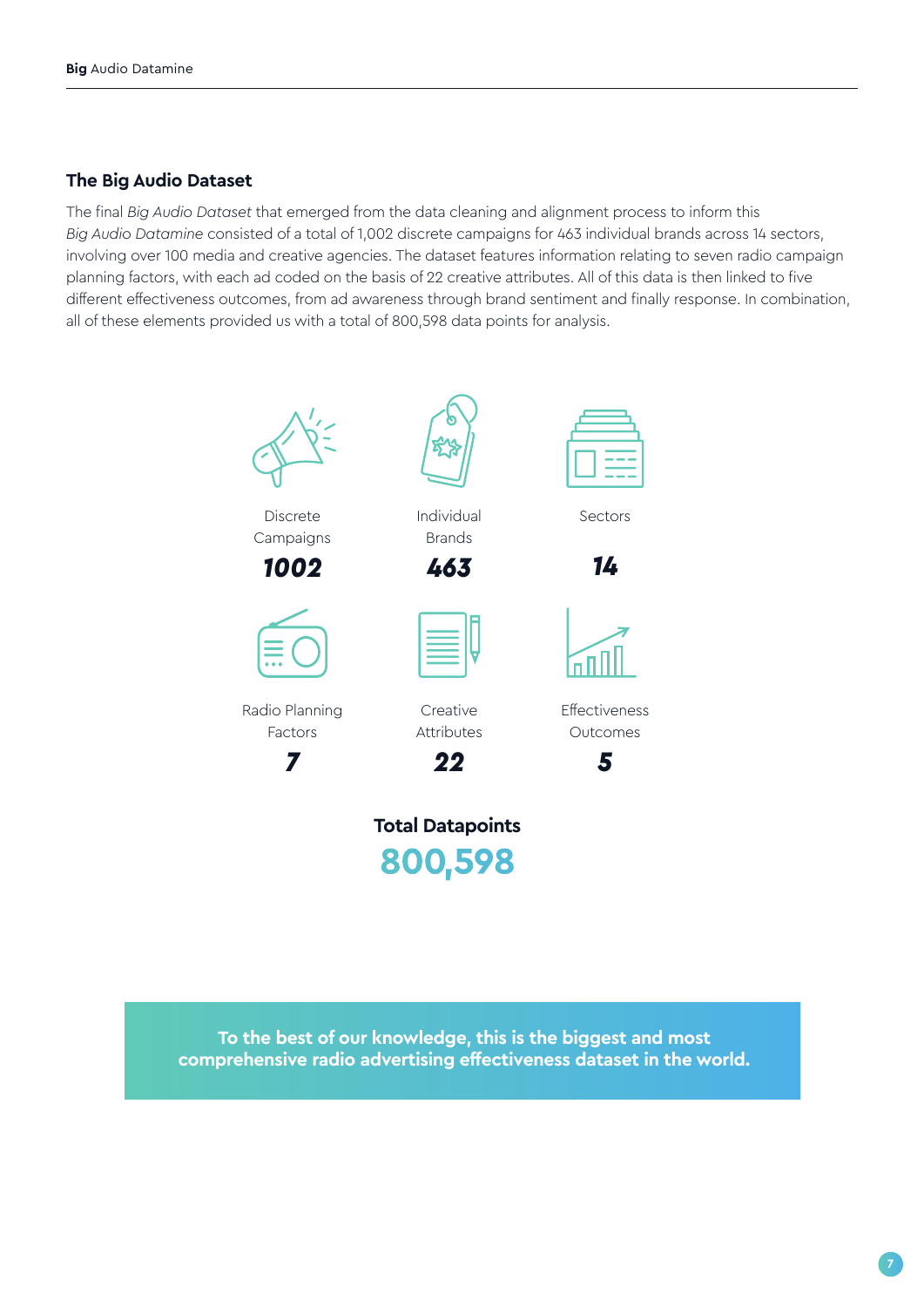# **The findings in detail**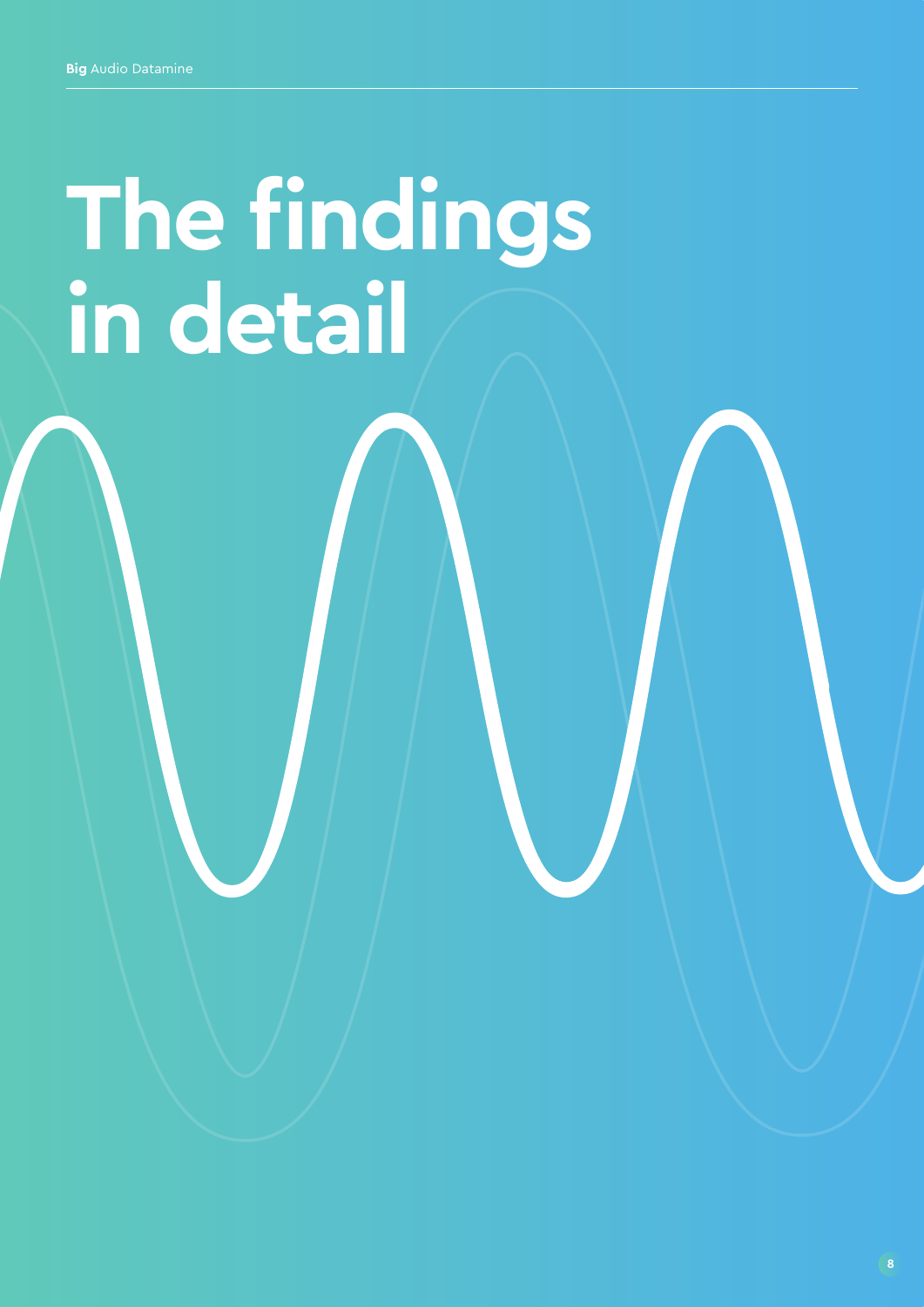#### **Context to the findings**

Before diving into the detail, let's start with some context to help frame the data. Thanks to all of the analysis of the IPA Effectiveness Databank conducted by Les Binet and Peter Field over the last decade, it is now generally accepted that the most successful campaigns use a mixture of long-term brand-building combined with shorter-term activation.

In the years since their analysis was first unveiled, a number of industry sages have added their own perspective to the brand-building/activation model, one of which is featured in the image below.



#### **The two main roles of marketing**

What is particularly helpful about this take on the model is the use of everyday language to add clarity for those who are relatively unfamiliar with marketing terminology. It also helps reduce some of the vanity-project-stigma often associated with the phrase *brand-building* to better describe the job that it actually does, which essentially relates to *creating future demand*. In this context, activation is also more specifically re-framed as *converting existing demand*.

Accepting that these are the two main roles of marketing, we have reviewed different measures from Radiogauge to understand how effectively radio advertising can both create future demand *and* convert existing demand.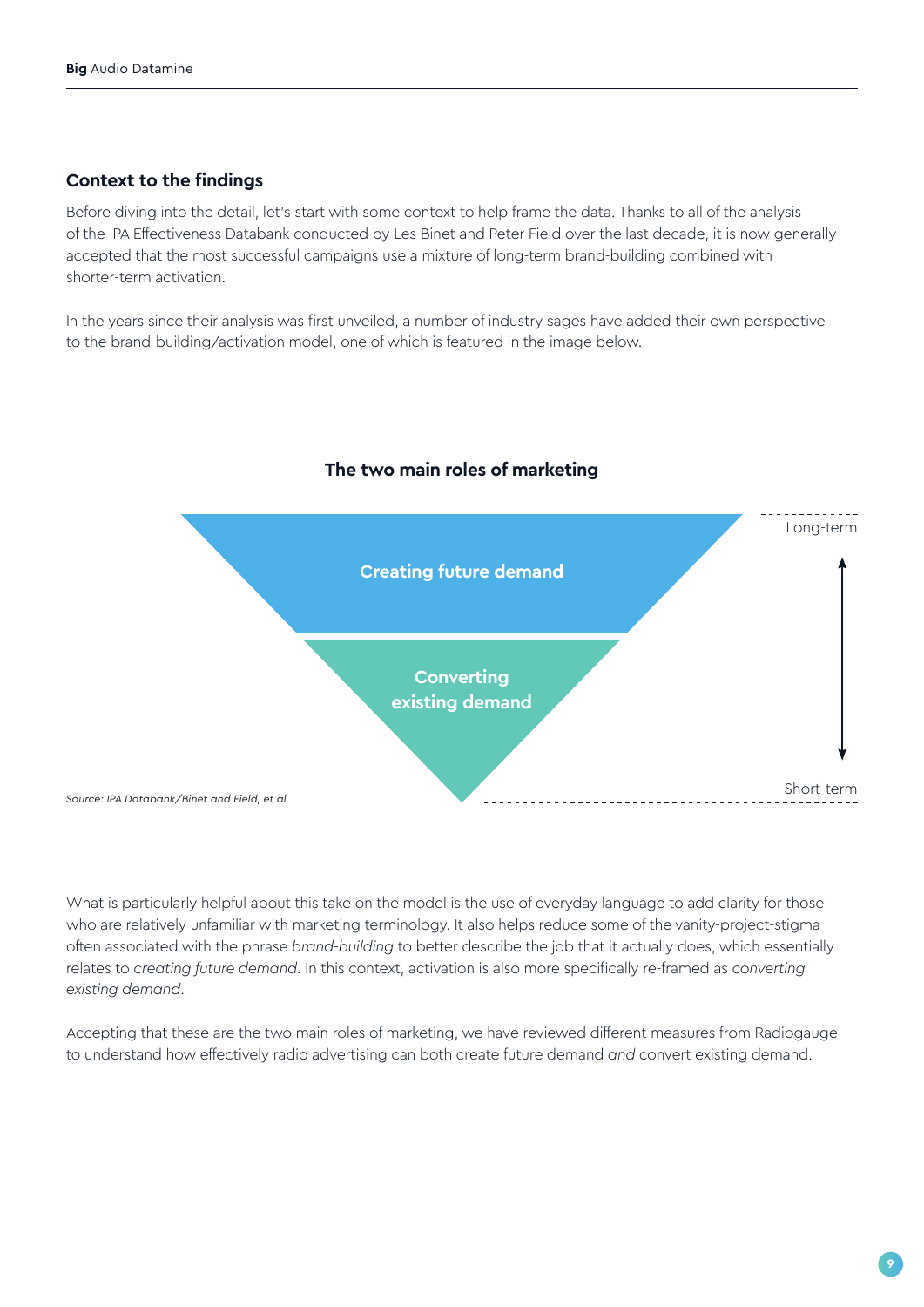### **1. Radio helps create future demand by increasing awareness and building positive brand sentiment**

Starting with creating future demand, Radiogauge allows us to understand the effectiveness of radio advertising in terms of ad awareness, brand relevance and brand trust. So what does the data tell us?

The chart below shows the uplift rate (that is, the relative uplift in campaign performance metrics among commercial radio listeners compared to the matched sample of non-listeners) for our creating future demand metrics, averaged across all campaigns that we have this data for.



*Source: Big Audio Datamine (number of cases in white) Base: All aware of brand/all respondants*

#### **i. Increasing Ad Awareness**

Starting with ad awareness, the average uplift rate (based on 841 campaigns) for those people answering yes to the question "have you seen or heard any advertising for *insert brand name* in the last four weeks?" is almost 50% higher among commercial radio listeners compared to the matched sample of nonlisteners. It's fair to say that, over the years, radio's ability to reach out to wide audiences and drive awareness has generally been acknowledged among advertisers of all sizes. However, this analysis also allows us to review how radio performs against more-challenging-to-shift emotional metrics.

#### **ii. Building Brand relevance**

The second column shows the average uplift rate (based on 819 campaigns) for respondents who strongly agree "this brand is for people like me". This measure of brand relevance is on average 24% higher among people exposed to the radio campaigns compared to those that weren't. This reflects how radio listeners often perceive themselves to be part of a wider audience community consisting of people who are just like them – this is generally true whether the station output predominantly serves a local geographical community or a wider community of interest.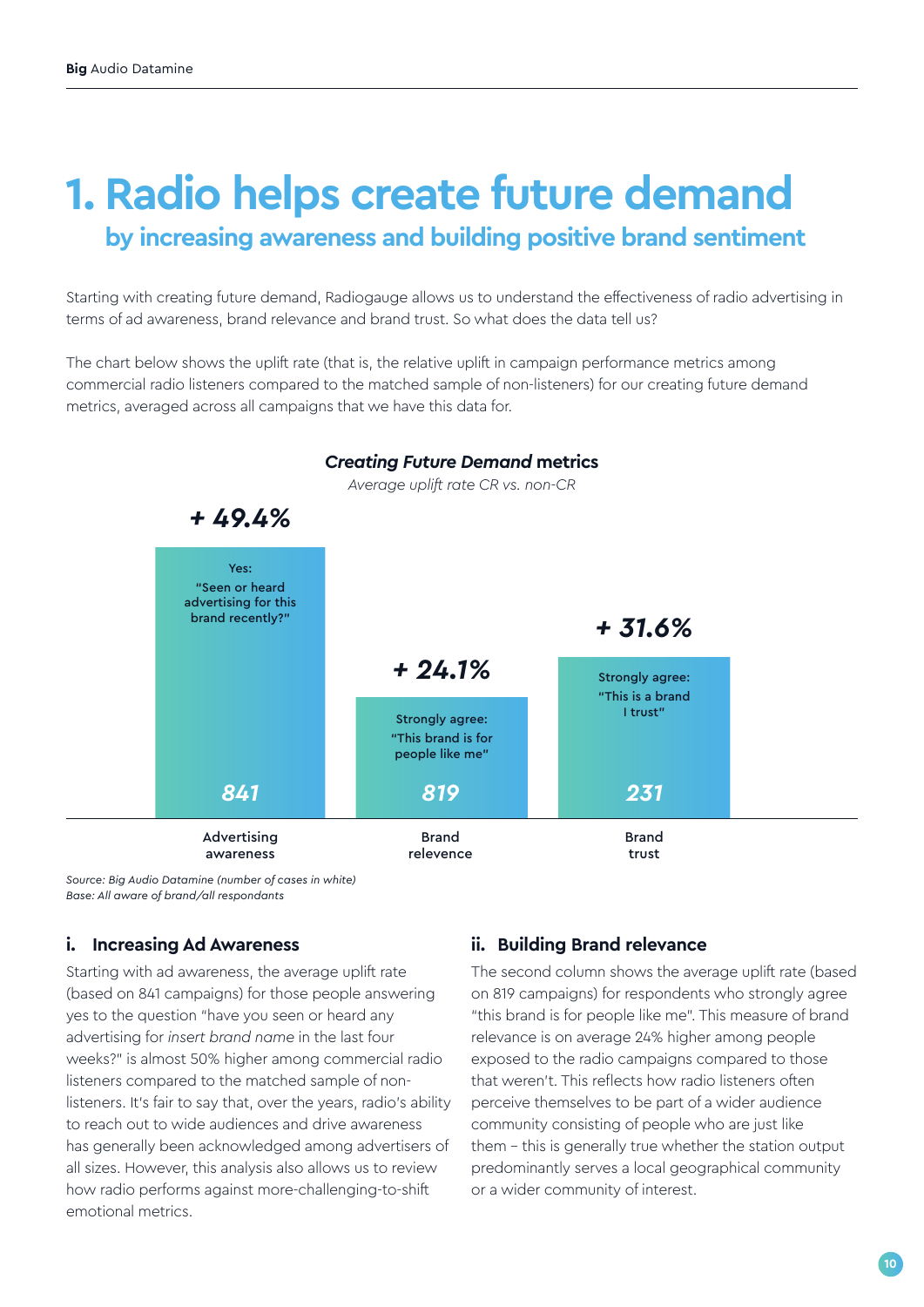

#### **iii. Enhancing Brand trust**

This sense of audience community has another important effect beyond just building brand relevance. In 2002, the Henley Centre observed that *"the fact that they often feel part of a wider community is one of the reasons why radio listeners put a high level of trust in what they hear".* We can clearly see the benefit of this trusted relationship for advertisers in the third column on the chart, which features the uplift rate (based on 231 campaigns) for respondents who strongly agree "this is a brand I trust". On average, brand trust is almost a third higher among commercial radio listeners.

Historical analysis of the IPA Databank reveals how advertising campaigns featuring radio generate 4x the levels of brand trust of those that don't (see chart below).

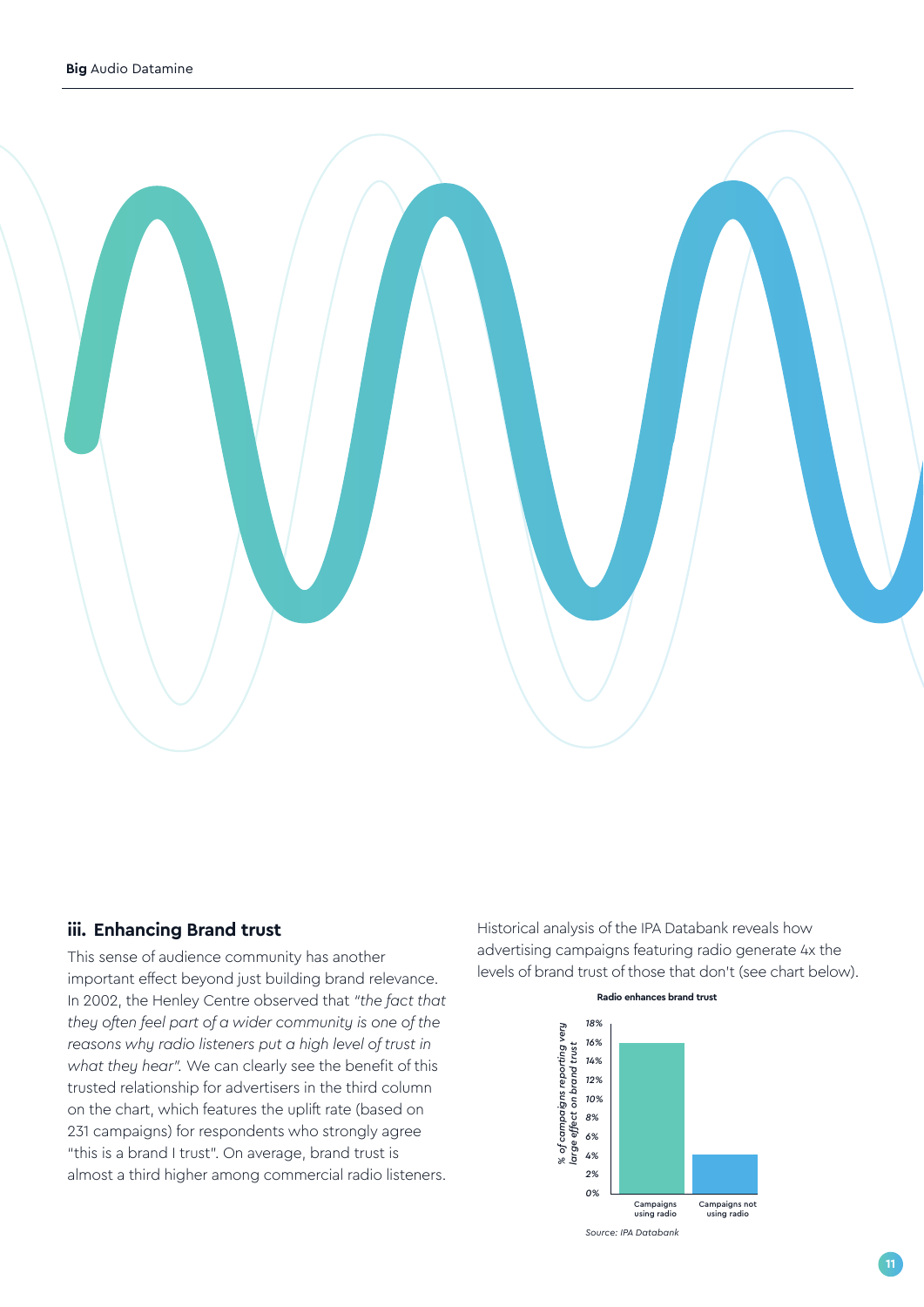### **2. Radio helps increase efficiency of media plans**

To put these uplifts into perspective, Nielsen analysis highlights how – in a typical year – radio's share of total media spend among advertisers that use the medium is around 8%. This clearly demonstrates how efficiently radio works as part of a wider media mix, driving uplifts of between twenty-four to fifty percent (depending on the measure) using only around 8% of the budget.

Combining these two pieces of data allows us to approximate the relative cost-efficiency of radio in driving these outcomes within a mixed media schedule (compared to all other media combined):



This is why adding radio into the mix helps improve the efficiency of a media plan; and hence why radio is often referred to as the *multiplier medium.*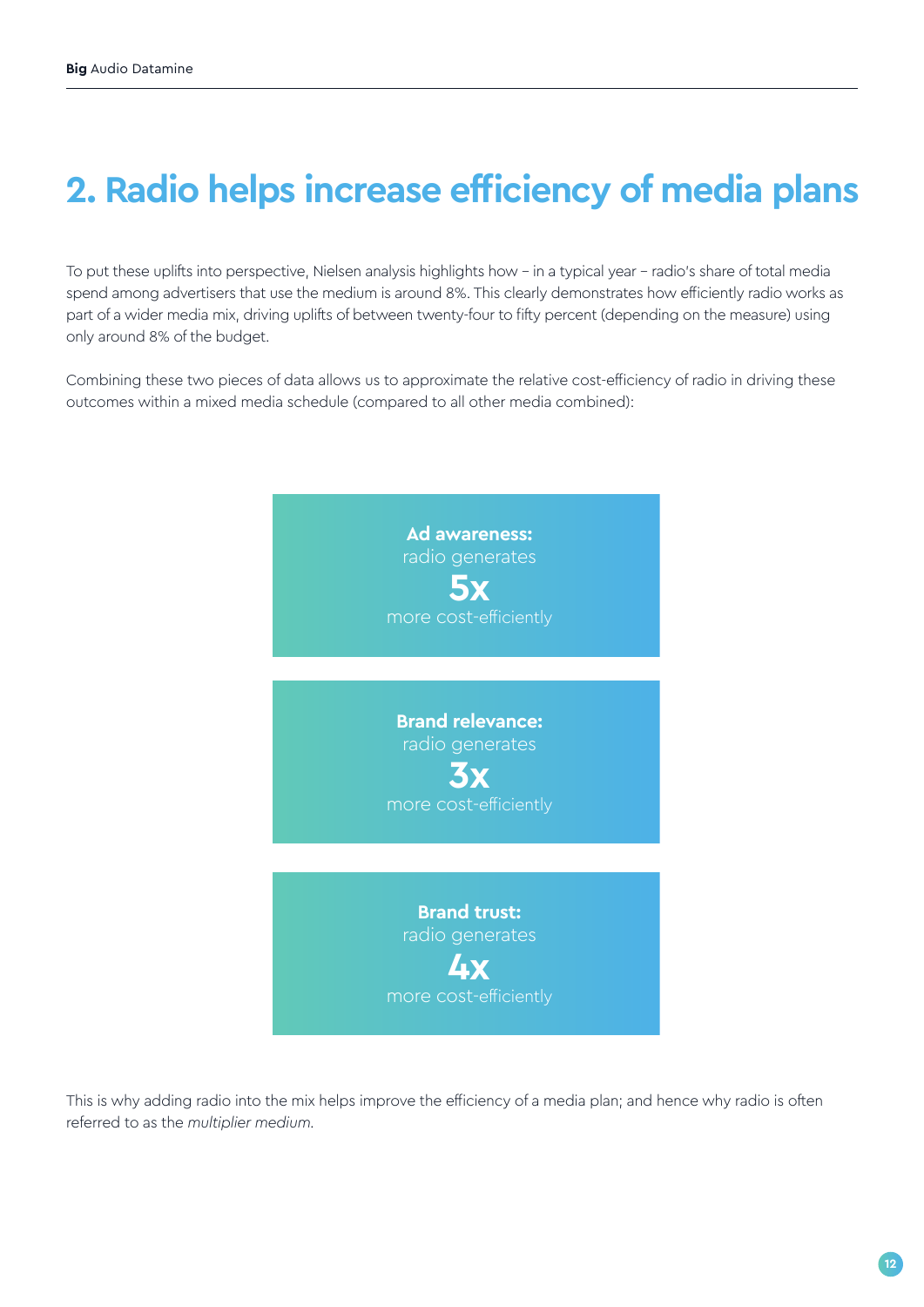### **3. Radio helps convert existing demand increasing purchase consideration & stimulating online response**

So far, the data has shown us how radio can drive awareness and change the way people feel about a brand, helping to create future demand – but what can it reveal about radio's ability to *convert existing demand*? In this context, Radiogauge allows us to understand the effectiveness of radio advertising in terms of driving *purchase consideration* among those in the market to buy now and how they *respond* as a result.



*(Average uplift rate CR vs non-CR (highly likely)*

#### **i. Driving Purchase Consideration**

The column on the left of the chart shows the average uplift rate (based on 828 campaigns) for respondents who are highly likely to consider buying the advertised brand. This highlights how radio's ability to drive ad awareness, brand relevance, and brand trust, also translates into an 18% average uplift in purchase consideration.

#### **ii. Stimulating Online Response**

The other measure of radio's ability to convert existing demand that we have data for is online response. The two columns on the chart show the average proportion of respondents (based on 291 campaigns) who claimed to have *searched online for details* or *visited the brand's website* as a result of hearing the radio ad. These figures of 21% and 19% are based only on those who recalled the radio ad – so we don't have a comparative measure for non-listeners. To put these numbers into perspective, they equate to an overall response rate of between 4 and 5 percent calculated on the total base of commercial radio listeners exposed to the campaigns.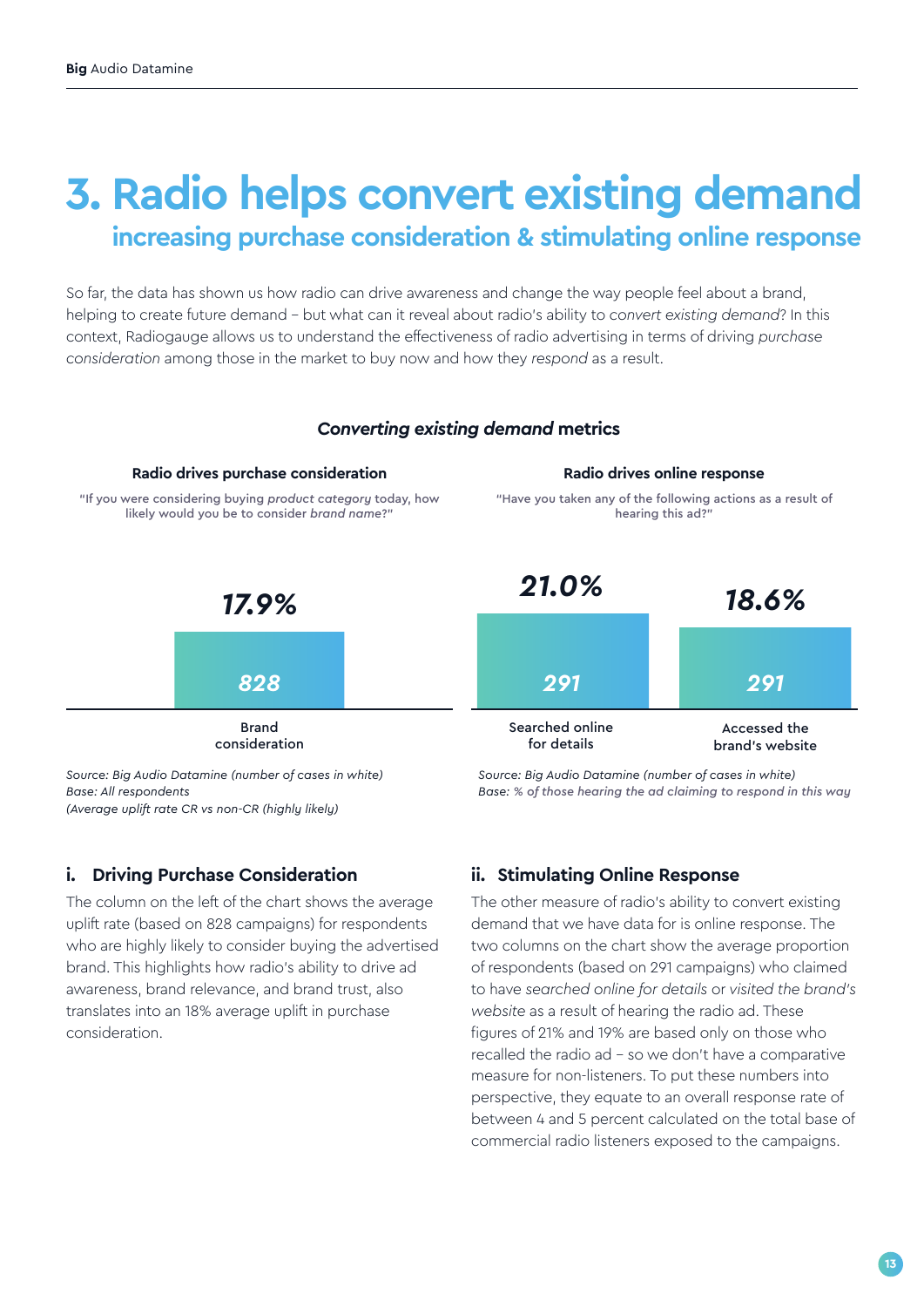#### **What the data tells us about optimising radio advertising effects**

So far, we've only looked at averages across all the campaigns in the database. But, as with any study of this nature, there are significant differences in effects across individual campaigns - as illustrated on this chart featuring the average uplift rate in ad awareness by sector. There were similarly significant ranges in uplift rate between campaigns within each sector.



#### **Average ad awareness uplift rate by sector**

*Base: Ad awareness uplift rate (CR vs. non-CR)*

This leads on to the final stage of the process, which set out to identify the characteristics most associated with the better performing campaigns, and the extent to which they influence them.

#### **What affects radio campaign performance?**



At an overall level, our analysis revealed that there are many factors that can influence radio campaign performance - which we have broken down into the 'fixed' and 'variable' factors.

'Fixed factors' are out of the advertiser's control, such as the sector the brand occupies, the size of the brand, and its purchase cycle. By 'Variable factors' we mean ones that the advertiser can influence - such as radio campaign planning weights and creative execution, and it is these that this report now focuses on.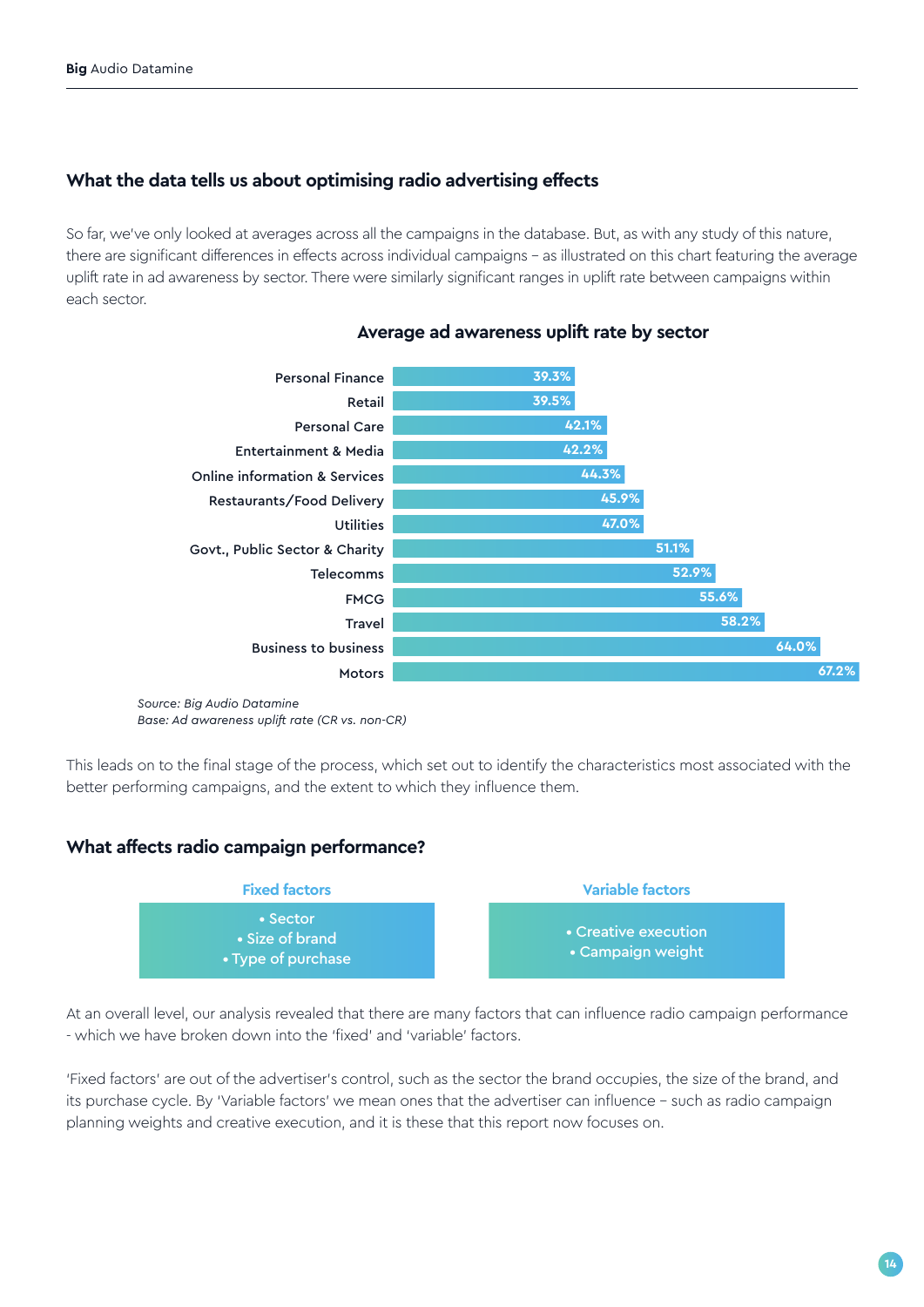## **4. The best-performing campaigns place an emphasis on creative consistency**

This chart shows the top ten creative attributes based on the difference in average ad awareness uplift rate for campaigns with commercials that feature each of the individual creative attributes shown, compared to those that don't feature them.

#### **The Top 10 Creative Attributes**

*Ad awareness uplift rate (ads using attribute vs. those not using)*



*Source: Big Audio Datamine*

*Base: Ad awareness uplift rate (ads using attributes vs. those not using)*

As the chart demonstrates, eight of the top ten relate to developing consistent audio elements – such as music, voices, straplines, brand characters, or a sonic brand device – and using them consistently within different radio executions and across media, where relevant.

This learning is not a surprise as it is completely consistent with previous Radiocentre reviews of effective creativity featured in Radiocentre's Multiplier Studies published over the last 20 years.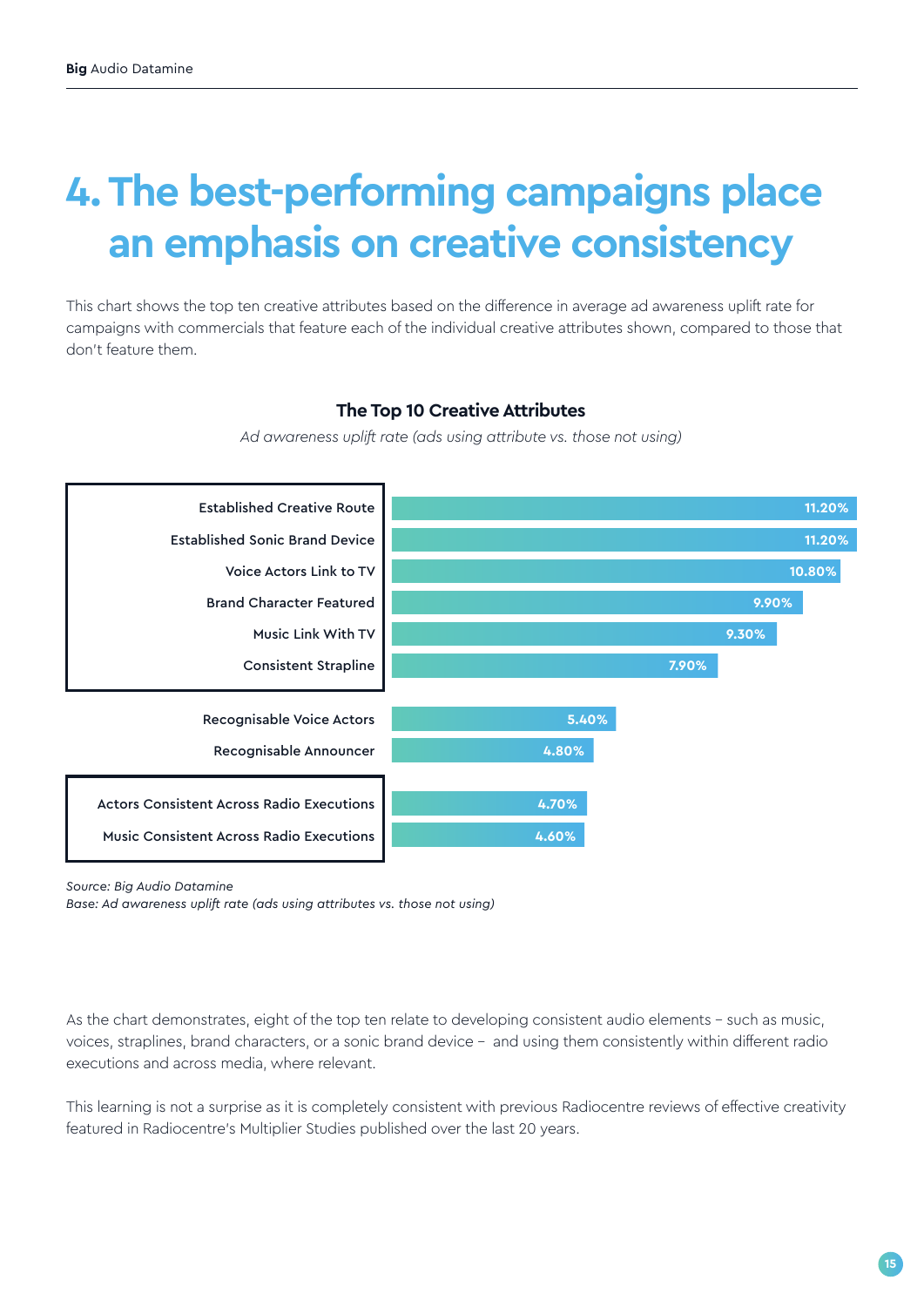### **5. Campaigns that focus on building reach deliver stronger effects**

Having considered creative best practice, we then reviewed the influence of radio campaign planning factors on effectiveness. For this analysis, Colourtext sorted all campaigns into quartiles based on their deployment of the different campaign planning factors, sorted from highest to lowest. Average uplift rates in ad awareness were calculated across the top two quartiles (that is, those using *higher* levels of reach, frequency, and ratings) and then compared to the average uplift rates of the bottom two quartiles (those running at *lower* levels of reach, frequency, and ratings).



**The Effect of Media Planning Factors** *Ad awareness uplift rate (top 2 vs. bottom 2 quartiles)*

*Source: Big Audio Datamine Base: Ad awareness uplift rate (top 2 vs. bottom two quartiles)*

This chart shows the average uplift between the top and bottom two quartiles for each campaign planning factor. So, taking *weekly reach* for example, the average uplift rate was 15.7% higher in the top two (higher-reach) quartiles than in the bottom two (lower-reach) quartiles.

Reviewing this data, it's interesting how, for a medium that has become synonymous with frequency planning over the years, reach is clearly the driving force behind better campaign performance. This doesn't mean that frequency has zero influence on outcomes, more that its effects are far outweighed by the impact of building higher reach (also important to note here that frequency naturally builds as a function of increasing campaign reach).

Again, we shouldn't be surprised by this outcome as it strongly echoes learning from Radiocentre's *ROI Multiplier* study.

**Simply put, the more people you reach, the bigger the effects from your radio campaign will be.**

#### **16**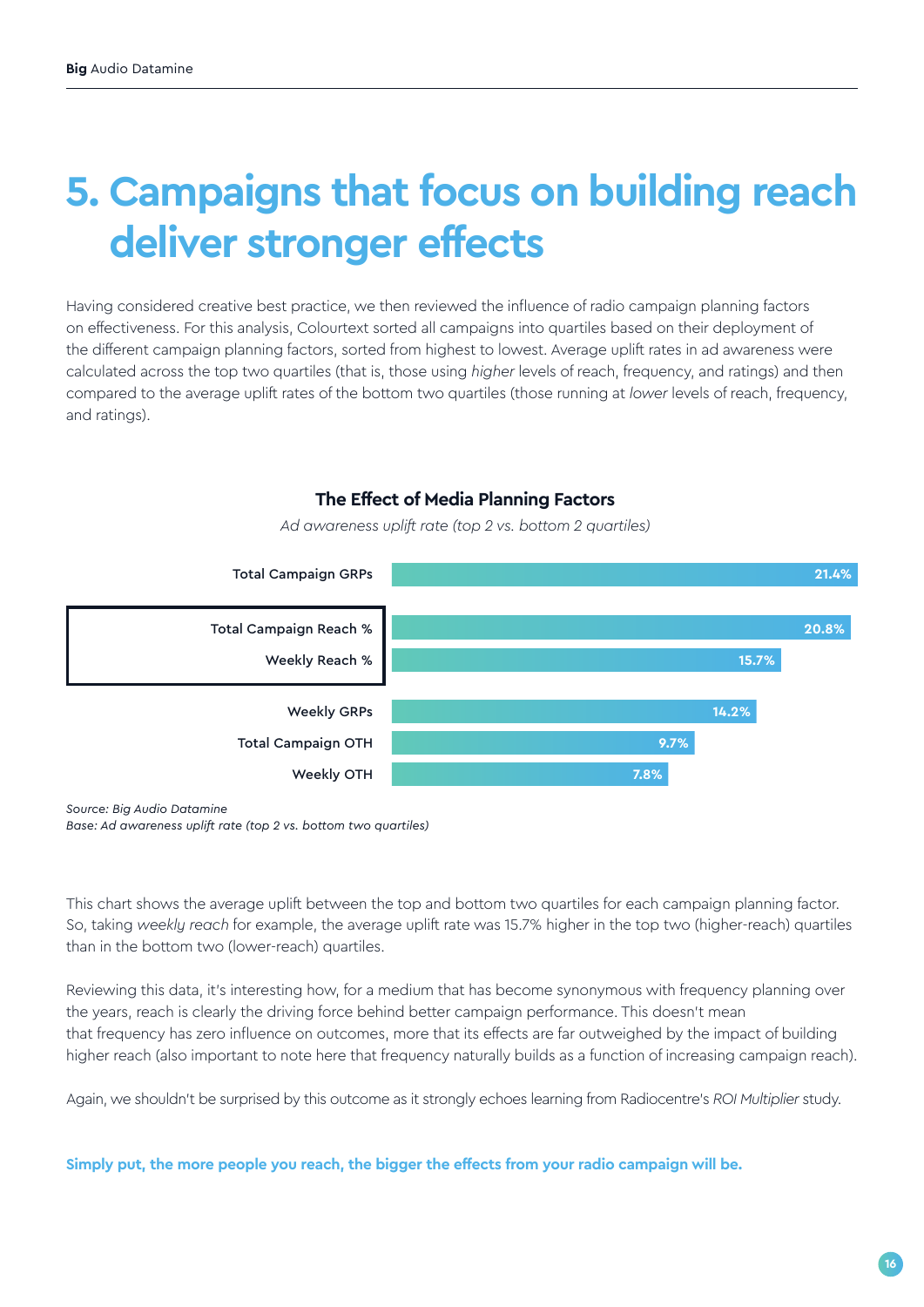# **Appendix**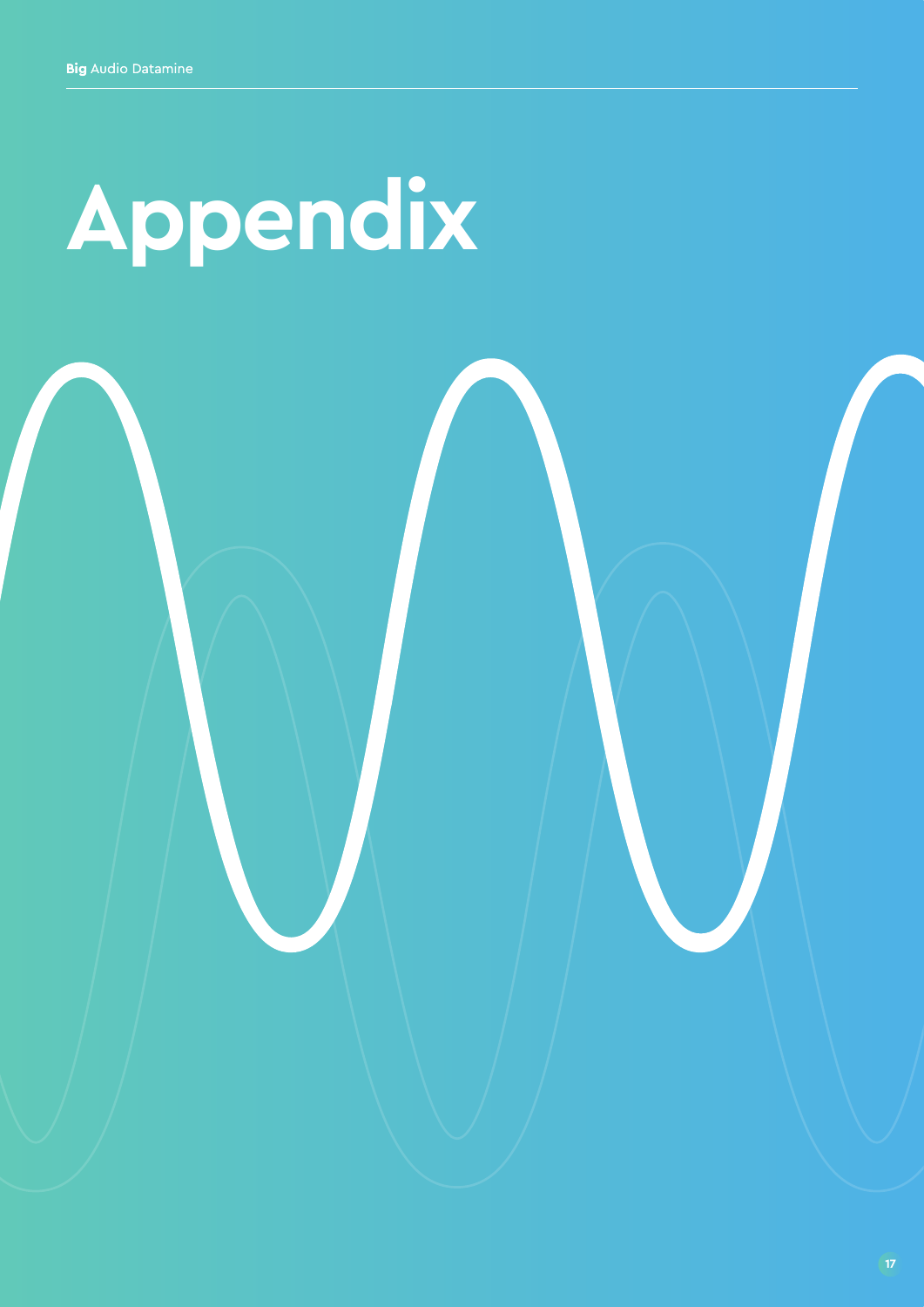# **About Radiogauge**

Radiogauge is an award-winning, radio-advertisingeffectiveness measurement tool, funded entirely by the commercial radio industry. It was launched in January 2008 with the goal of helping individual advertisers understand the specific effects they've achieved as a result of their radio advertising campaigns – and how these can be enhanced through creative development, informed by best-practice learning.

The study achieves this by comparing the postcampaign differences in a standardised set of outcomes - such as: ad awareness, brand relevance, and purchase consideration – between matched samples of commercial radio listeners *and* non-listeners. Respondents also score each ad measured against eleven statements linking to Radiocentre's bespoke *Five I's* radio-creative-evaluation process (which explores how effectively each ad delivers Involvement, Identity, Impression, Information, Integration).

The research is conducted at regular intervals across the year and uses a consistent methodology and sample to measure all campaigns. Beyond economies of scale, crucially this also means that all data collected, for each and every campaign, is directly comparable.



#### **Isolating Radio's Effect & Evaluating Creative Performance**

*Source: Radiogauge (illustrative data only)*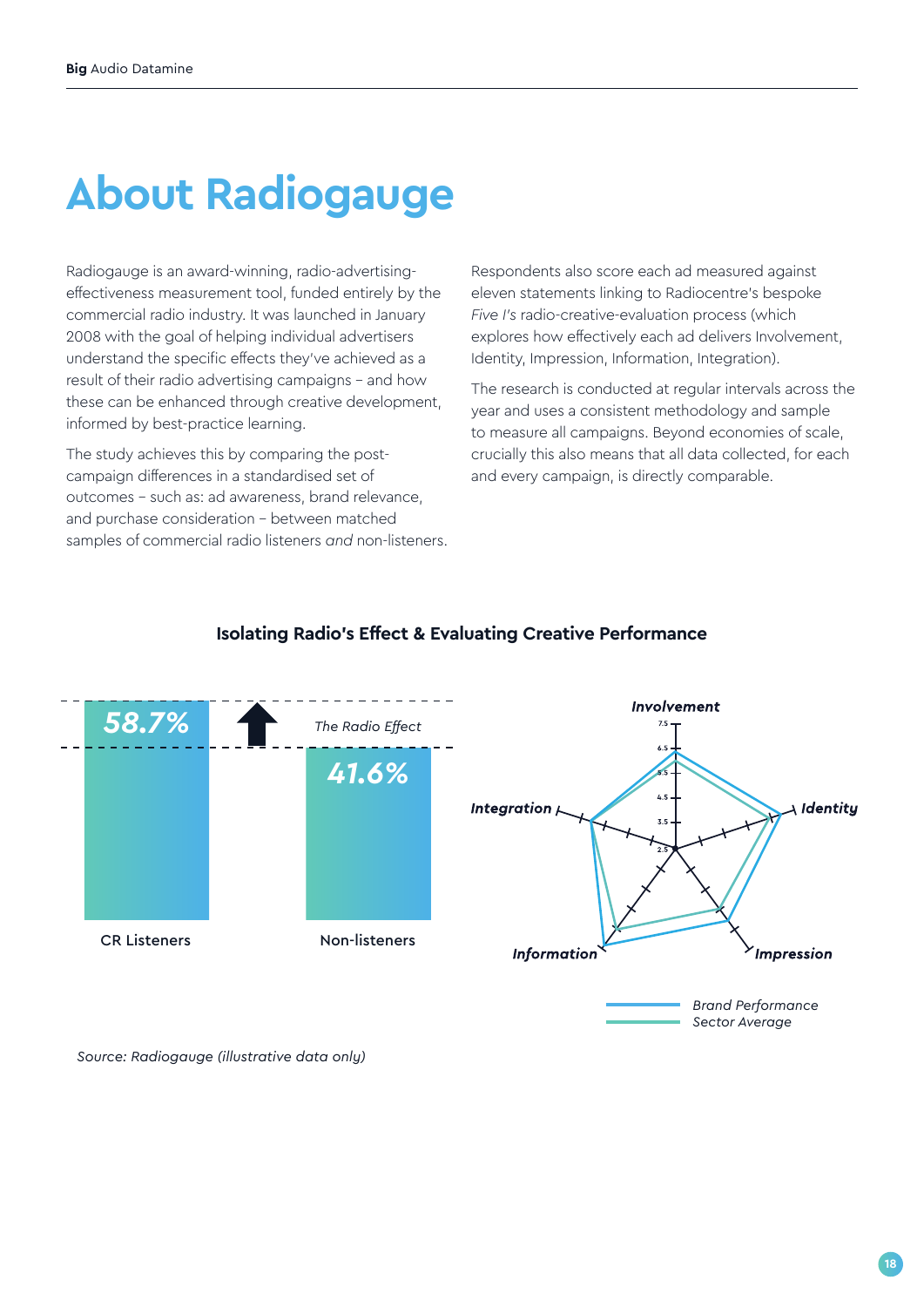## **References/helpful resources**

**The Long & the short of it** Binet and Field/IPA

**Cover Curve Generator Tool** Accessible via Radiocentre.org

**The Power of You**

**Radiogauge** DRG, ongoing

**ROI Multiplier** Holmes and Cook, 2013

**How Brands Grow** Professor Byron Sharp/Oxford University Press

### **About Radiocentre**

Radiocentre is the industry body for commercial radio, working on behalf of stakeholders who represent 90% of commercial radio in terms of listening and revenue.

#### **To keep up to date with Radiocentre news:**



radiocentre.org/signup



@radiocentre

in @radiocentre

**19**